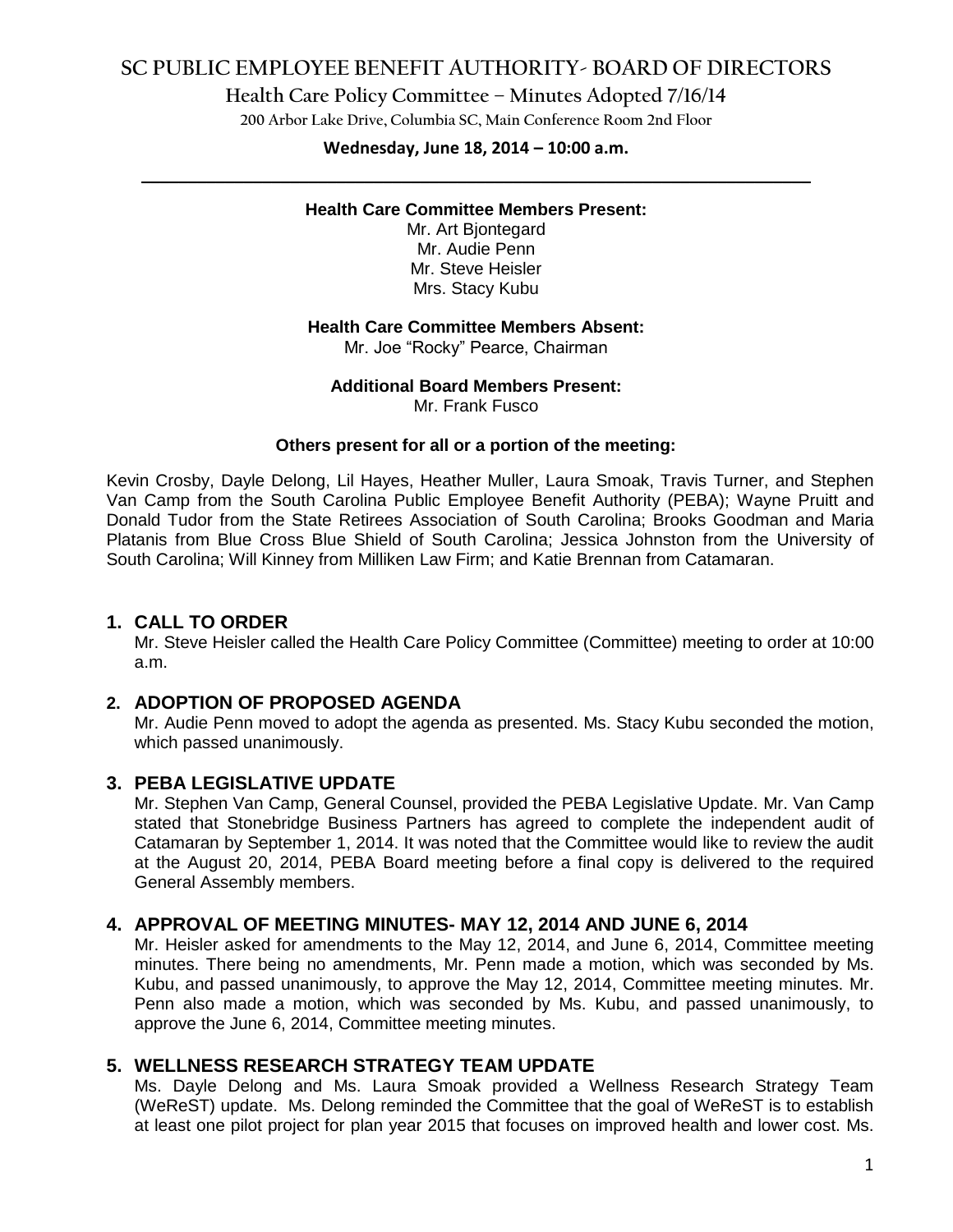# **SC PUBLIC EMPLOYEE BENEFIT AUTHORITY- BOARD OF DIRECTORS**

### **Health Care Policy Committee – Minutes Adopted 7/16/14**

**200 Arbor Lake Drive, Columbia SC, Main Conference Room 2nd Floor**

# **Wednesday, June 18, 2014 – 10:00 a.m. \_\_\_\_\_\_\_\_\_\_\_\_\_\_\_\_\_\_\_\_\_\_\_\_\_\_\_\_\_\_\_\_\_\_\_\_\_\_\_\_\_\_\_\_\_\_\_\_\_\_\_\_\_\_\_\_\_\_\_\_\_\_\_\_\_\_\_\_\_\_\_\_**

Delong stated that WeReST studied the University of South Carolina (USC) wellness proposal which focused on engagement; risk assessment; intervention, and evaluation. Ms. Delong advised the Committee that after reviewing the USC model, PEBA would like to create a wellness program that could be implemented across all employer groups. Ms. Delong stated that the pilot group would be limited to employees of state agencies and higher education institutions, and would assist USC with several components of the Gamecocks LiveWell Program.

Ms. Delong detailed the WeReST strategy for 2015 including:

- Gathering information about the current health of subscribers through workplace screenings and personal health assessment (PHA);
- Conducting risk assessments of participants;
- Identifying and engaging participants in disease management programs;
- Tracking outcomes over time; and
- Utilizing findings to meet the needs of subscribers.

Ms. Delong provided four WeReST initiatives including:

- Offering an employee incentive for participation in the workplace screening and the online PHA;
- Increasing employer participation in PEBA sponsored workplace screenings;
- Increasing awareness and participation in the existing wellness incentive (copay waiver) program; and
- Utilizing data from workplace screenings and PHA to identify subscribers for participation in disease management programs, and opportunities for future wellness programs for all State Health Plan members.

Ms. Smoak reviewed WeReST actionable items including:

- Reviewing waiver option for release of workplace screenings data;
- Developing criteria for agency participation;
- Researching incentive structure and tax implications;
- Reviewing timing of the rollout of a new PHA; and
- $\bullet$  Determining cost associated with adding  $A_1C$  testing to the workplace screening.

Mr. Brooks Goodman and Ms. Maria Platanis with Blue Cross Blue Shield of South Carolina, provided additional proposals for 2015 including:

- Additional birth outcomes initiatives:
- Establishing a Behavioral Health Disease Management Program;
- Readmissions initiatives;
- Expansion of Oncology Pathways;
- Expansion of Beating the Blues Program; and
- Expansion of the Patient-Centered Medical Home (PXMH) Program.